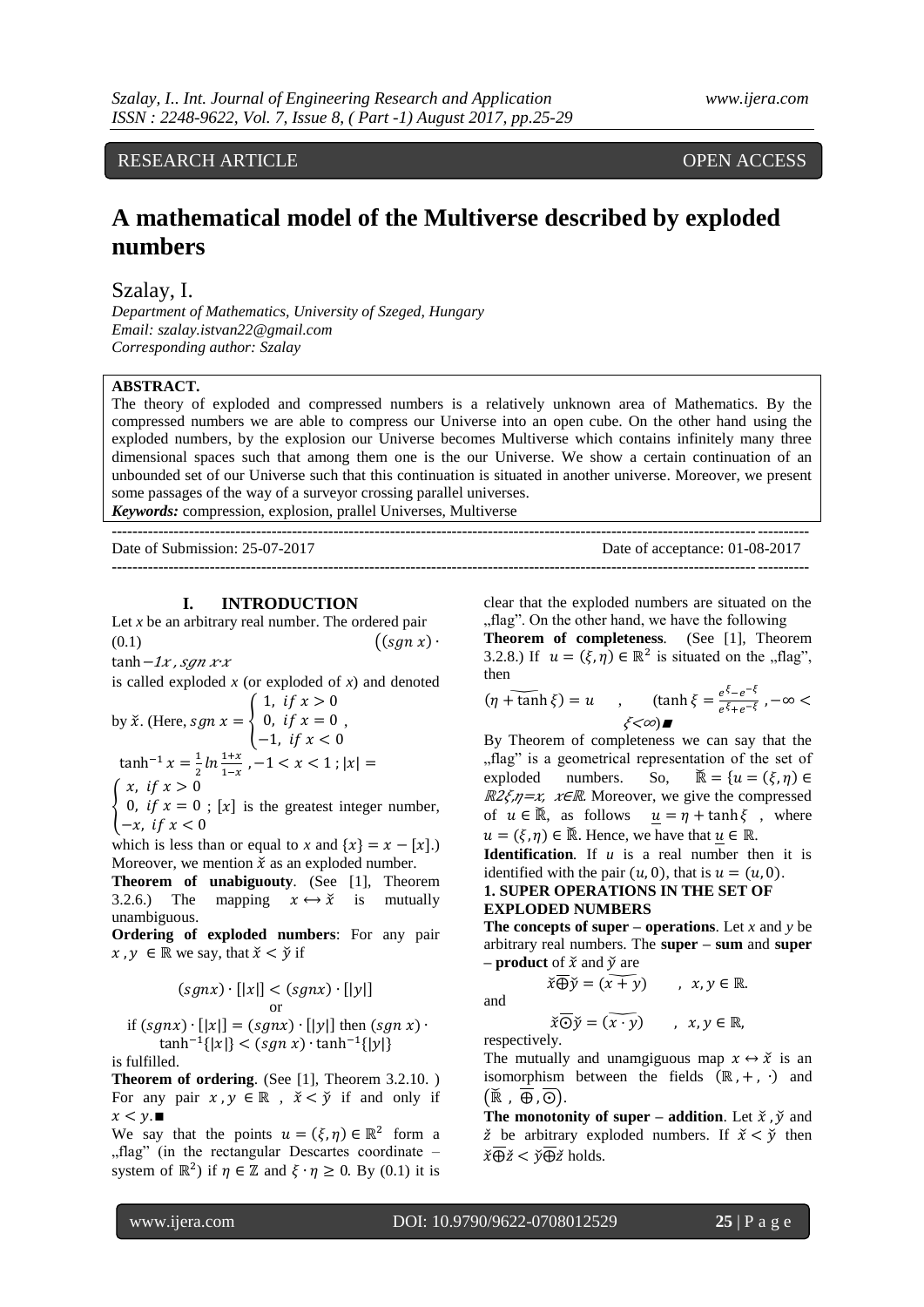**The monotonity of super – multiplication**. Let  $\check{x}$ ,  $\check{y}$  be arbitrary and  $\check{z}$  be an arbitrary positive exploded numbers. If  $\check{x} \leq \check{y}$  is valid then  $\check{x} \overline{\odot} \check{z}$  $\overline{\mathbf{v}} \overline{\boldsymbol{\Theta}} \mathbf{z}$  holds.

So, we can prove see that  $(\mathbb{R}, +, \cdot, <)$  and  $(\overline{\mathbb{R}}, \overline{\Theta}, \overline{\Theta}, \overline{\Theta})$  are isomorphic ordered fields.

### **II. A MATHEMATICAL MODEL FOR THE MULTIVERSE AND PARALLEL UNIVERSES**

In this part the space  $\mathbb{R}^3$  will be mentioned as "our universe". Using the explosion of numbers we are able to explode the universe  $\mathbb{R}^3$ . So, the Multiverse

(2.1) 
$$
\overline{\mathbb{R}^3} = {\overline{P} = (\tilde{x}, \tilde{y}, \tilde{z}) | P =
$$

$$
x, y, z \in \mathbb{R}^3
$$

is obtained. By Theoem of unambiguiuty we can prove that the mapping  $P \leftrightarrow \check{P}$  is mutually unambiguous. In general, the point  $\check{P} = (\check{x}, \check{y}, \check{z})$  is invisible in our Universe  $\mathbb{R}^3$ . Compressing the  $\mathbb{R}^3$ we get the open cube

$$
\underline{\mathbb{R}^3} = \begin{cases} -1 < \xi < 1\\ (\xi, \eta, \zeta) \in \mathbb{R}^3 \, | -1 < \eta < 1\\ -1 < \zeta < 1 \end{cases}
$$

It is easy to see that condition  $\check{P} = (\check{x}, \check{y}, \check{z}) \in \mathbb{R}^3$  is fulfilled if and only if  $P = (x, y, z) \in \mathbb{R}^3$ .

**Our first investigated example** is the plane  $\mathbb{S} = \{ P = (x, y, z) | z = x + y \, , x, y \in \mathbb{R} \}.$  Now  $\mathbb{S} \cap \underline{\mathbb{R}}^3$ 



**Fig.2.2**

is obtained. The exploded of plane  $\mathcal S$  is the superplane  $\widetilde{\mathbb{S}} = {\widetilde{P} = (\widetilde{x}, \widetilde{y}, \widetilde{z}) | P = (x, y, z) \in \mathbb{S}}.$ Exploding the open hexagon presented by Fig. 2.2 , we have the visible part of  $\mathcal S$ 

 $\mathfrak{S} \cap \mathbb{R}^3 = \{ \check{P} = (\check{x}, \check{y}, \check{z}) \big| P = (x, y, z) \in \left( \mathbb{S} \cap \mathbb{R}^3 \right)$ It is an unbounded set in our Universe.  $\mathbb{\breve{S}} \cap \mathbb{R}^3$ 



**Fig.2.3**

(See, [1], point 6.5.) To see the other parts of multiverse  $\widetilde{\mathbb{R}^3}$ , we use its box – model representation. First of all, we devide the universe  $\mathbb{R}^3$  by cube-compositions

 $(2.4)$   $C_{(n, q, r)}^{box} = \{(x, y, z) \in \mathbb{R}^3 \}$  $1; q \leq y < q+1; r \leq z < r+1; p, q, r \in \mathbb{N}0+$ 



**Fig. 2.5**

Clearly,  $\bigcup_{p,q,r \in \mathbb{N}_0^+} C_{(p,q,r)}^{box} = \mathbb{R}^3$  and  $C_{(0,0,0)}^{box} = \underline{\mathbb{R}^3}$ . Moreover, each point  $P \in \mathbb{R}^3$  is situated one and only one cube – composition. Inspired by  $(0.1)$  we use the box-exploded of the point  $P = (x, y, z) \in$  $\mathbb{R}^3$ 

 $(2.6)$   $\check{P}^{box} = ((sgn x) \cdot \tanh^{-1}\{$ tanh-1y, sgn ztanh-1z,  $dx, y, z$ 

where

 $d_{(x,y,z)} = (sgn x) \cdot [|x|] +$ (2.7)  $(sgn y)$   $\cdot$   $\vert \vert y \vert \vert \cdot \sqrt{2} + (sgn z) \cdot \vert \vert z \vert \vert \sqrt{3}$ . If P is a point of real number line then  $\check{P}^{box}$  =  $((sgn x) \cdot \tanh^{-1}\{$ Similarly to the proof of Theorem of unambiguiuty we can prove that the mapping  $P \leftrightarrow \check{P}^{box}$  is mutually unambiguous. Hence the mapping  $\check{P} \leftrightarrow \check{P}^{box}$  is mutually unambiguous, too. We can say that  $\tilde{P}^{box}$  is a geometric interpretation of  $\tilde{P}$  in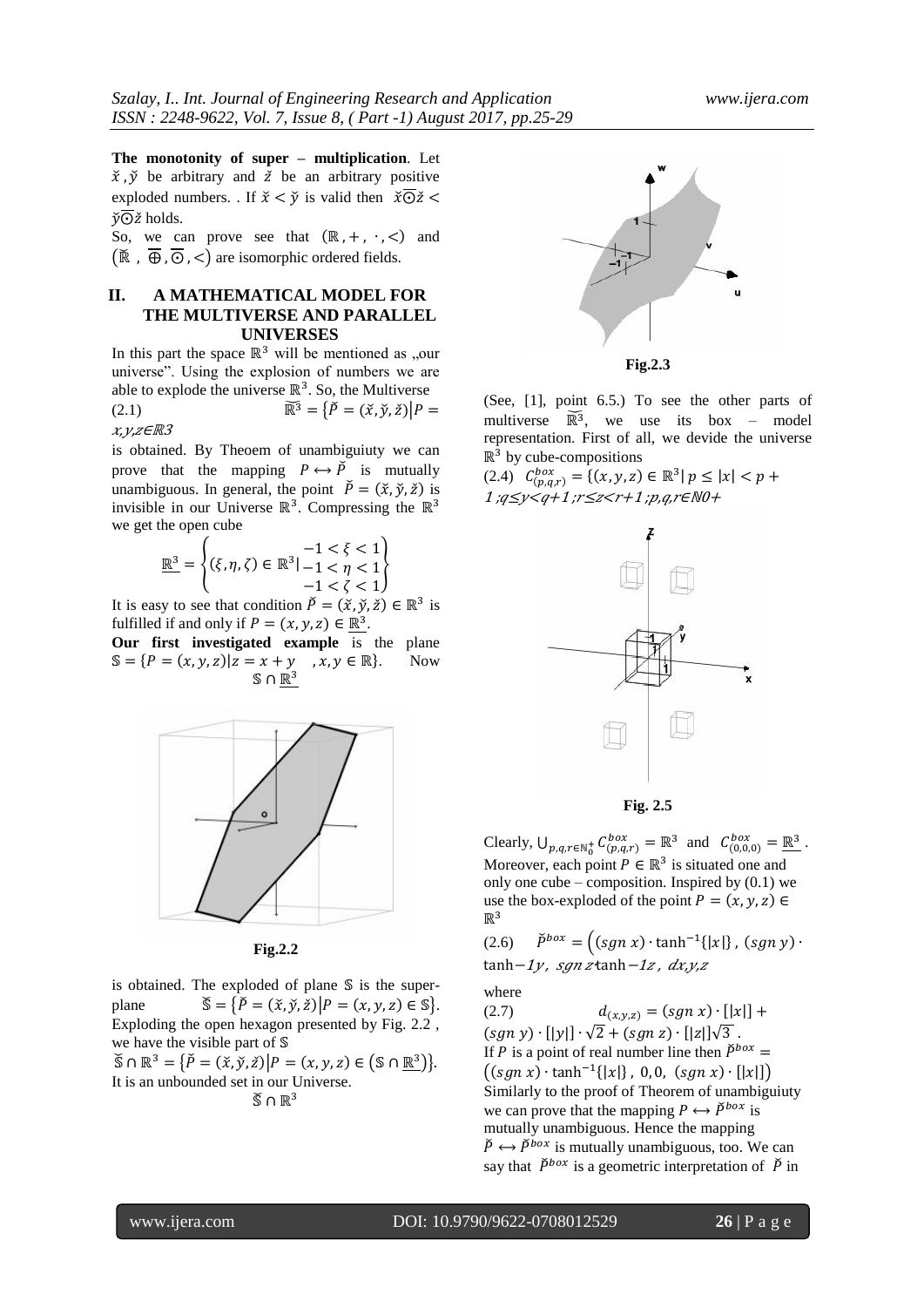$\epsilon$ 

the four dimensional space  $\mathbb{R}^4$ . Moreover, for any set  $\mathbb{S} \subseteq \mathbb{R}^3$ 

 $\check{\mathbb{S}}^{box} = {\{\check{P}}^{box} | P =$ (2.8)

 $x, y, z \in \mathcal{S}$ .

Especially, the geometric interpretation of the Multiverse is

(2.9)  $\int_{0}^{b}$  =  $\{\check{P}^{box} | P = (x, y, z) \in \mathbb{R}^3\}$ 

Hence, by (2.6) and (2.9) we can see that  $\widetilde{\mathbb{R}^3}^{box} \subset$  $\mathbb{R}^4$ . By (2.7) we can see that  $\mathbb{R}^3$ <sup>box</sup> is a very thin subset in  $\mathbb{R}^4$ . Using (2.4) – (2.6) we explode the boxes  $C_{(n,q,r)}^{box}$  and get "parallel" three - dimensional spaces

$$
(2.10) \qquad \left(\widetilde{C_{(p,q,r)}^{box}}\right)^{box} = \begin{cases} (u,v,w,d) \end{cases}
$$

 $R3box$ 

−∞<u<∞−∞<v<∞−∞<w<∞d=±p±q2±r3p, (SEE, NP† (6.2.12) - (6.2.19).) Each point  $\check{P}^{box}$  ∈

 $\widetilde{\mathbb{R}^3}^{box}$  is situated one and only one three dimensioinal space given by (2.10). Having that  $C_{(0,0,0)}^{box} = \mathbb{R}^3$ , by (2.6), (2.7) and (2.8)

$$
\begin{aligned}\n&\left(\widetilde{C_{(0,0,0)}^{box}}\right)^{box} = \\
&\left\{(u,v,w,d) \in \widetilde{\mathbb{R}^3}^{box}\left| \begin{array}{c}\frac{-\infty}{-\infty < u < \infty \\
-\infty < u < \infty \\
-\infty < w < \infty \\
\frac{d}{d} < u < \infty\n\end{array}\right\},\n\end{aligned}
$$

is obtained. So, in the box- model in the our universe is represented by  $(\widetilde{\mathcal{C}^{box}_{(0,0,0)}})^b$ 

. The investigated plane S turns out from  $C_{(0,0,0)}^{box}$  and a part of S is situated in

$$
C_{(0,0,1)}^{box} = \{(x,y,z) \in \mathbb{R}^3 | -1 < x < 1; -1 < y < 1; 1 \le |z| < 2 \}
$$

which is one of the neigbour universes of our universe.

 $\mathcal{S} \cap Right - Back - Upper$  part of  $C_{(0,0,1)}^{box}$ 





If a point  $P = (x, y, z)$  is situated in ,, Right – Back-Upper" part of the box  $C_{(0,0,1)}^{box}$ , then

 $0 \leq x < 1$ ,  $0 \leq y < 1$  and  $1 \leq z < 2$  holds. (See Fig. 2.11) Hence, (2.6) and (2.7) yields<br>  $(2.12)$   $\check{P}^{box} = (\tanh^{-1} x,$ (2.12)

tanh  $-1\gamma$ tanh  $-1z-1$ , 3.

Moreover, by (2.10) the universe  $\left(\overline{C_{(0,0,1)}^{box}}\right)^{box}$  $\left\{(u, v, w, d) \in \widetilde{\mathbb{R}^3}^{box} \middle| \begin{smallmatrix} -\infty \\ -\infty \\ -\infty \\ d \end{smallmatrix} \right.$  is obtained. Denoting  $u = \tanh^{-1} x$ ,  $v = \tanh^{-1} y$  and  $w = \tanh^{-1}(z - 1)$  and having that if  $P \in \mathbb{S}$  then  $\tilde{P}^{box} \in \tilde{S}^{box}$ , by (2.12) and the equation z we can write  $w = \tanh^{-1}(z - 1) = \tanh^{-1}(x + y - 1)$  $=$  tanh<sup>-1</sup>(  $-1$ ). So,  $\check{S}^{box} \cap upper$  part of  $(\check{C}_{(0,0,1)}^{box})^{box}$  which is the exploded of \$∩ *U* – *part of*  $C_{(0,0,1)}^{box}$  has

(2.13)  $w = \tanh^{-1}(\tanh u + \tanh v -$ 1  $1 \leq$ tanh  $u$ +tanh  $v <$ 2,  $u, v \in \mathbb{R}$ 0+ This is the equation of continuation of  $\mathcal{S} \cap$  $\left(\widetilde{C_{(0,0,0)}^{box}}\right)^{box}$  introduced on Fig. 2.3.

$$
\widetilde{\mathbb{S}}^{box} \cap upper\ part\ of\ \widetilde{\left(\widetilde{\mathcal{C}^{box}_{(0,0,1)}}\right)}^{box}
$$





By (2.13), in the "highness"  $w = \check{1}$  the level – curve of super-plane  $\mathcal S$  has the equation

 $\tanh u + \tanh v = 1$ ,  $u, v \in \mathbb{R}_0^+$ This level – curve is situated on the border of our universe, so, it is invisible for us, but it is visible in

the "neighbouring" universe  $(\widetilde{C_{(0,0,1)}^{box}})^{box}$ . (See the  $, u, v$ " plane on Fig. 2.14.)

**In our second example** we imagine that a surveyor starts from the origo of our Universe and moves on the super – line  $\mathbb{L} = {\{\check{P} = (\check{x}, \check{y}, \check{z}) | P = (x, y, z) \in \mathbb{L}\}\}$ L, where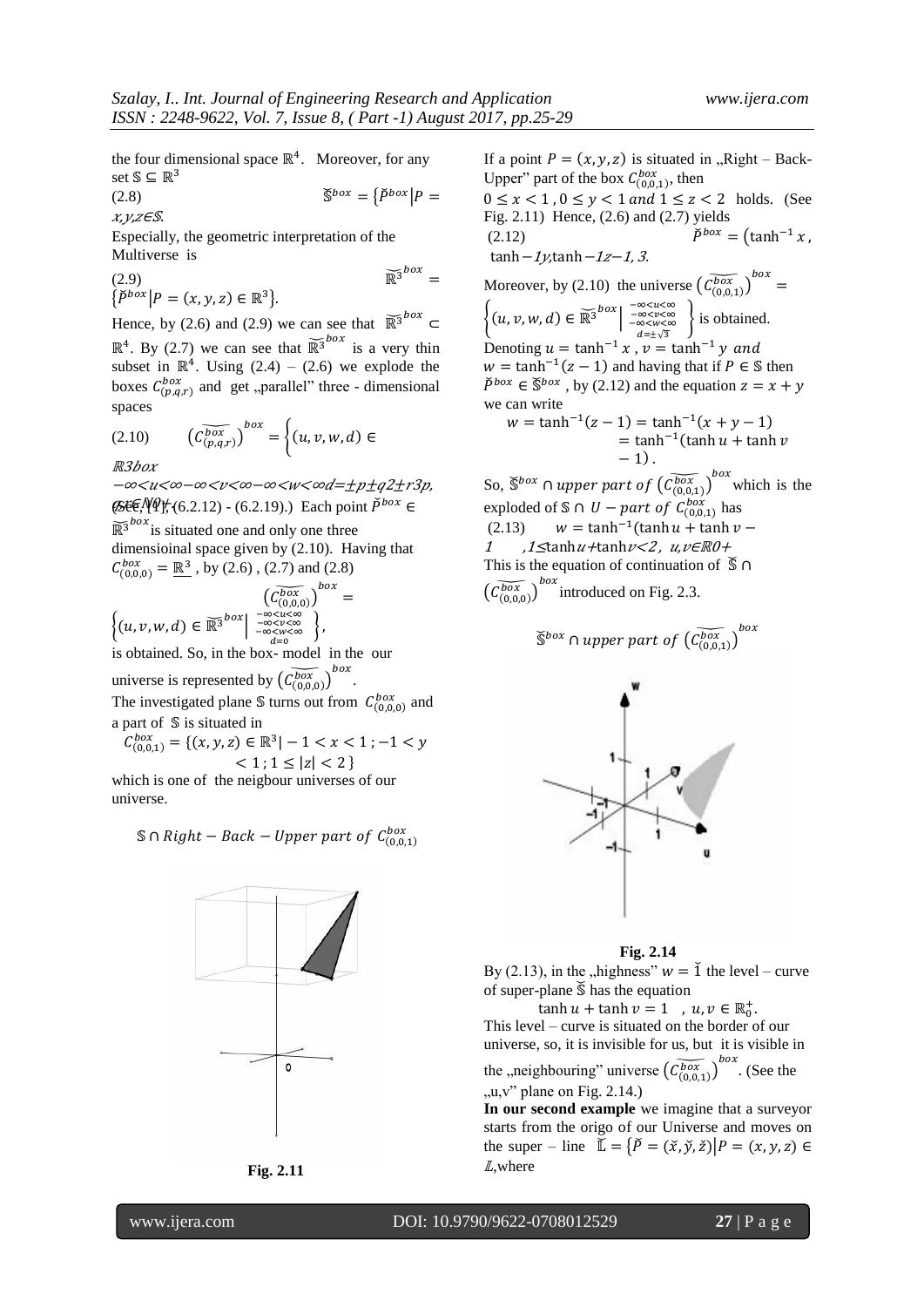$\sqrt{2}$ 

$$
\mathbb{L} = \left\{ P = \begin{cases} P = 0 & \text{if } P = 0 \end{cases} \right\}
$$

 $x, y, z \in \mathbb{R}3x = 16$ ·t $y = 16$ ·t $z = 26$ ·t, t $\in \mathbb{R}$ .

The line  $\mathbb L$  bores through infinite many box – compositions given under (2.4). The points

$$
K = \left(\frac{3}{2}, \frac{3}{2}, 3\right) \quad , see \ t = \frac{3\sqrt{6}}{2},
$$
  
\n
$$
H = (1, 1, 2) \quad , see \ t = \sqrt{6},
$$
  
\n
$$
G = \left(\frac{1}{2}, \frac{1}{2}, 1\right) \quad , see \ t = \frac{\sqrt{6}}{2}
$$

and the origo  $\mathcal{O} = (0,0,0)$  are denoted on the next figure.

Some passages of the line  $\mathbb L$ 



**Fig. 2.16**

By (2.4) and (2.15) we can see that 
$$
[0, G] =
$$
  
\n
$$
\begin{cases}\nx = \frac{1}{\sqrt{6}}t \\
P = (x, y, z) \in \mathbb{R}^3 | \frac{y = \frac{1}{\sqrt{6}}t}{z = \frac{2}{\sqrt{6}}}t, 0 \le t < \frac{\sqrt{6}}{2}.\n\end{cases}
$$
\nHence,

the passage of the the way of the surveyor situated in our Universe

$$
\left(\left[\overline{0, G}\right]^{box}\right) = \begin{cases} u = \tanh^{-1} \frac{t}{\sqrt{6}} \\ (u, v, w) \in \mathbb{R}^3 \Big|_{w = \tanh^{-1} \frac{2t}{\sqrt{6}}}^{v = \tanh^{-1} \frac{2t}{\sqrt{6}}} , 0 \le t \\ u = 0 \end{cases}
$$

$$
< \frac{\sqrt{6}}{2} \Bigg\}
$$

$$
\left(\left[\overline{0, G}\right]^{box}\right)
$$



**Fig. 2.17**

The Fig. 2.17 perceives that  $\lim_{t\to\frac{\sqrt{t}}{2}}$  $t < \frac{\sqrt{2}}{2}$  $w(t) = \infty$ . So,

 $(\widetilde{[O,G]}\big)^{box}$  is unbounded in our Universe. The point  $\check{G}=\left(\frac{1}{2}\right)$  $\left(\frac{1}{2}\right)$ ,  $\left(\frac{1}{2}\right)$  $\left(\frac{1}{2}\right)$ ,  $\check{1}\right) \notin \mathbb{R}^3$ 

 $\left(\tanh^{-1}\frac{1}{2}\right)$  $\frac{1}{2}$ , tanh<sup>-1</sup> $\frac{1}{2}$  $(\frac{1}{2},0,\sqrt{3}) \in (\widetilde{\mathcal{C}^{box}_{(0,0,1)}})^{box}$ . The surveyor turns into a new three – dimensional universe  $\left(\widetilde{C_{(0,0,1)}^{box}}\right)^{box}$ :





 $\frac{1}{t}$  $\boldsymbol{t}$  $u(t) = \infty$ ,  $\frac{1}{t}$  $\boldsymbol{t}$  $v(t) = \infty$  and  $\int_{t}$  $\boldsymbol{t}$  $\boldsymbol{w}$  $=\infty$ .

the surveyor moves towards the point  $\breve{H} =$  $(1, 1, 2)$ . The box – explosion formula (2.6) with (2.7) shows that  $\check{H}^{box} = (0, 0, 0, 1 + \sqrt{2} + 2\sqrt{3})$ where the surveyor arrives. It is the origo of the

As